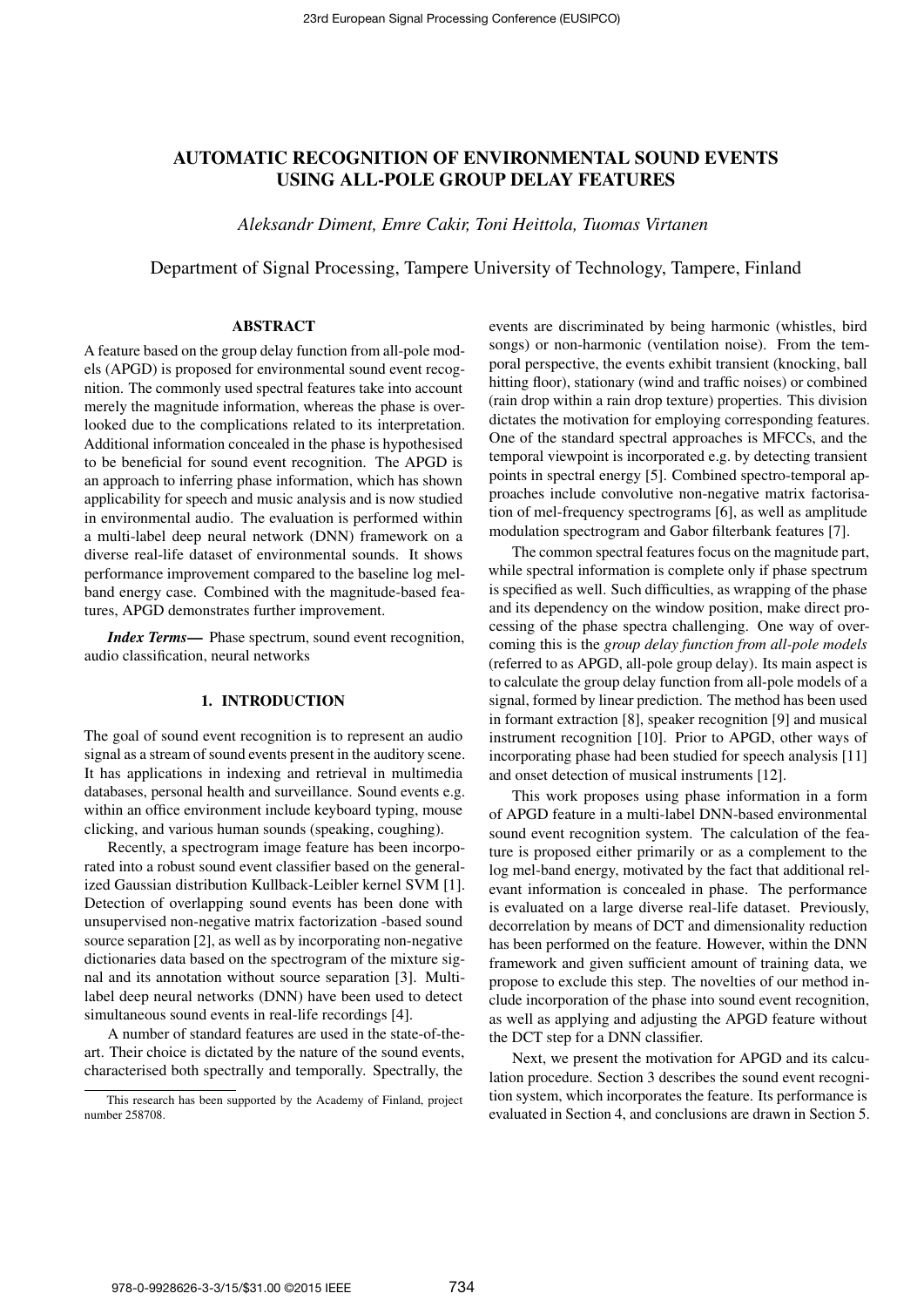#### 2. ALL-POLE GROUP DELAY FEATURE

In this section, firstly, the use of phase information for sound event recognition is introduced with the motivation for computing APGD in particular. Secondly, the details of calculation of the group delay function and APGD are presented.

#### 2.1. Motivation for sound event recognition

Phase is overlooked in many audio processing solutions due to the complications related to the unwrapping of the phase spectrum. Still, it can be informative due to its high resolution and ability of indicating peaks in the magnitude spectrum envelope. In speech signals, these correspond to formants.

In the case of environmental audio analysis, the diversity of sound event classes and their natural polyphony renders such argumentation not necessarily universally applicable. Still, it is worthwhile to investigate the contribution of phase information to sound event recognition due to the importance of phase in human perception [13], as well as because of the harmonic structure of the sounds of some acoustic events.

### 2.2. Group Delay Function

The *group delay function* of a signal  $x[n]$  can be obtained as [14]

$$
\tau_g(\omega) = \frac{X_R(\omega)Y_R(\omega) + X_I(\omega)Y_I(\omega)}{|X(\omega)|^2}, \quad (1)
$$

where  $X(\omega)$  and  $Y(\omega)$  are the Fourier transforms of  $x[n]$  and  $y[n], y[n] = nx[n]$ , and R and I denote respectively the real and imaginary parts of the Fourier transform. The group delay function is well-behaved only if the zeros of the transfer function of the modelled filter are not close to the unit circle. When zeros of the transfer function are close to the unit circle, the magnitude spectrum exhibits dips at the corresponding frequency bins. Thus, the denominator term in (1) tends to a small value, resulting in a large value of  $\tau_g(\omega)$ . This leads to spurious high amplitude spikes at these frequencies, masking out the resonance structure in the group delay function.

One way of addressing this issue is by introducing a modification [11] of the group delay function (MODGDF), which suppresses the zeros of the transfer function by adding cepstral smoothing. However, it introduces three parameters to be adjusted to an application scenario, which is computationally expensive. Another approach, which lacks of this complication, is the group delay function of all-pole models.

## 2.3. Group Delay Function of All-Pole Models

By modelling analysed environmental event sound with a source-filter model and assuming the filter all-pole, the spectrum of such filter with the frequency response  $H(\omega)$  may be

approximated with aid of linear prediction. Linear prediction is formulated as [15]

$$
H(\omega) = \frac{G}{1 - \sum_{m=1}^{p} a(m)e^{-j\omega m}}.
$$
 (2)

Here,  $G$  is the signal-dependent gain and  $p$  is the model order. The coefficients  $a(m)$  are determined by the method of least squares in such a way that the power spectrum of  $H(\omega)$  matches the power spectrum of the signal  $|X(\omega)|^2$ . The all-pole group delay function is computed from the phase response of this filter formed by  $H(\omega)$ .

An optional discrete cosine transform (DCT) can be applied for decorrelation, and a number of coefficients are excluded, similarly to MFCCs. The feature is calculated in short frames under the assumption of spectral stationariness, and the Fourier analysis is done with DFT. The overall calculation procedure of APGD, illustrated in Fig. 1, is the following.

- 1. Perform all-pole modelling on the frame. Obtain the filter coefficients  $a(m)$ .
- 2. From the  $a(m)$ , form the frequency response  $H(\omega)$  using (2) with  $G = 1$  (for normalisation purposes).
- 3. Compute the group delay function by taking the negative derivative of the phase response of  $H(\omega)$ . In practice, the derivative is computed using the sample-wise difference.
- 4. Optionally perform DCT and keep a certain number of coefficients, excluding the zeroth.



Fig. 1. A block diagram of the calculation of APGD.

## 3. SYSTEM DESCRIPTION

This section presents the sound event recognition system which incorporates APGD into a multi-label DNN classifier. Details on preprocessing and feature extraction are followed by the description of the classifier and the applied post-processing.

#### 3.1. Preprocessing and Feature Extraction

The signals, from which sound events will be detected, are amplitude normalised, followed by frame-blocking with Hamming windowing. Frames of 50 ms and 50% overlap are used. Thereupon, the features are extracted.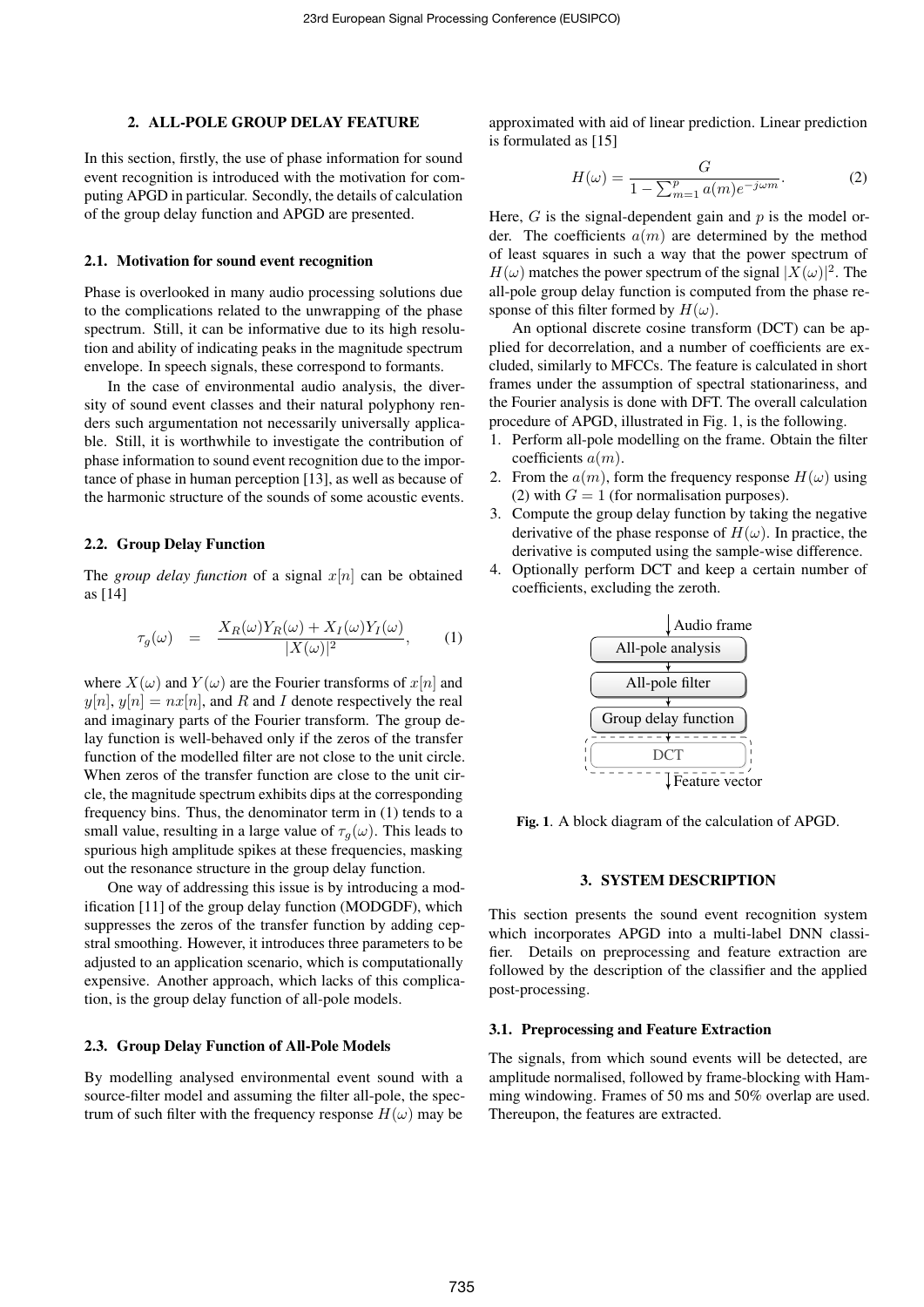Using both the proposed APGD features and the established log mel-band energies, as well as their combination is foreseen. In the case of APGD, the following parameters are set: LPC order 40, as used previously [10], feature vector lengths 512 (no DCT) and 40 (with DCT and coefficient removal). For the log mel-band energies, the feature vector length is set to 40, based on the past studies [4]. A combined feature case is considered by a frame-wise concatenation.

#### 3.2. Classifier

Both the proposed and the baseline features are used as inputs to a multi-label deep neural network (DNN) to perform multilabel sound event classification. For each time frame  $t$ , a feature vector  $x_t$  is used as a learning instance for the DNN. The target output vector for each frame  $y_t$  is a binary vector with elements determined from the manual annotations as

$$
y_t(l) = \begin{cases} 1, & l^{th} \text{ event is active in frame } t, \\ 0, & l^{th} \text{ event is not active in frame } t. \end{cases}
$$
 (3)

With the help of the hierarchical topology of the DNN, highlevel features are implicitly learned in the higher-level hidden layers. This makes it possible to model the vastly non-linear relationships between the input and the output.

The multi-label DNN architecture is composed of an input layer with  $||\mathbf{x}||$  units, two or more hidden layers and an output layer with  $N$  units, where  $N$  is the total number of sound events. For each layer k, the outputs  $h^k$  are calculated from the weighted sum of the outputs from the previous layer  $k - 1$ , starting from  $h^0 = x$  (time index t omitted for simplicity) and

$$
\mathbf{g}^k = \mathbf{W}^k \mathbf{h}^{k-1} + \mathbf{b}^k, 1 \le k < M,\tag{4}
$$

$$
\mathbf{h}^k = f(\mathbf{g}^k),\tag{5}
$$

where  $\mathbf{W} \in \mathbb{R}^{D \times S}$  is the weight matrix between layers  $k - 1$ and k, D and S are the number of units for layers  $k - 1$  and k respectively,  $\mathbf{b} \in \mathbb{R}^S$  is the bias vector for layer k,  $f(\cdot)$  is the nonlinear activation function for layer  $k$  and  $M$  is the total number of layers. For the hidden layer activation functions, *maxout* is used [16] and for the output layer activation function, logistic sigmoid is used to get a detection in the range  $[0, 1]$ . Cross-entropy cost function is chosen during the training of the DNN. Unlike the conventional quadratic cost function, cross-entropy does not suffer from slow learning due to small gradients of the sigmoid function when the sigmoid output is inaccurate by a large margin. Regularisation techniques, such as weight norm regularisation and dropout, were preliminarily tried out without noticeable improvement. In the testing stage, the source-presence prediction vector is binarised with a threshold 0.5 to obtain a binary detection estimation vector.

## 3.3. Post-processing

The intermittent nature of the real-life sound events and coarse time resolution of the annotations result in noise in the DNN

outputs: short periods of the audio with low activity may be erroneously annotated with events. This causes abrupt changes in the DNN outputs between consecutive frames.

To filter out this noise, a median filtering based postprocessing is applied. For each binary detection estimation  $z_t(l)$ , the post-processed estimation  $\tilde{z}_t(l)$  is obtained by taking a median of the previous ten frames. Therefore, the previous ten frames should contain at least five consecutive detections to pass through.This effectively filters out the short bursts of detections. Ten frames are used, spanning a 250 ms window, which has been previously found reasonable [4]. A smaller frame size and/or larger overlap could be considered helpful, however, it was not the case in our experiments.

#### 4. EVALUATION

We evaluated the performance of the proposed method in a polyphonic sound event recognition scenario. As a baseline, log mel-band energy was used, as well as MFCCs. Comparison with the previous phase-based method (i.e. MODGDF) was omitted due to its extensive prior parameter adjustment requirement.

#### 4.1. Acoustic Material

An existing database [17] of real-life diverse environmental sound events, collected with binaural in-ear microphones, was used for the evaluation. A total of 103 recordings, each of 10 to 30 minutes long, were collected in ten contexts: basketball, beach, bus, car, hallway, office, restaurant, grocery shop, street and stadium. The recordings were averaged into mono signals in this work, with sampling rate 44.1 kHz and bit depth 24.

The annotations include the start and end times of all clearly audible sound events in the auditory scene. A total of 61 event classes is presented, with examples of speech, laughter, applause, car door, road, dishes, door, music, and footsteps. Events of 9–16 classes are present in each context.

#### 4.2. Parameters

To benefit from the temporal characteristics of sound events, optional context windowing was foreseen by concatenating a feature vector with its neighbouring frames. Here, we studied the effect of context windowing with two frames in each direction.

The optimal hyper-parameters for DNN were estimated over a grid search of possible values and kept constant through different evaluation scenarios. Two hidden layers with 800 hidden units each, 0.02 learning rate and maxout pooling with size 2 were used. The dataset was divided into 70% training, 20% test and 10% validation sets, and five-fold stratified crossvalidation was performed.Due to the previously observed [4] clear superiority of DNN over the other state-of-the-art, evaluation of the proposed feature was performed only with DNN.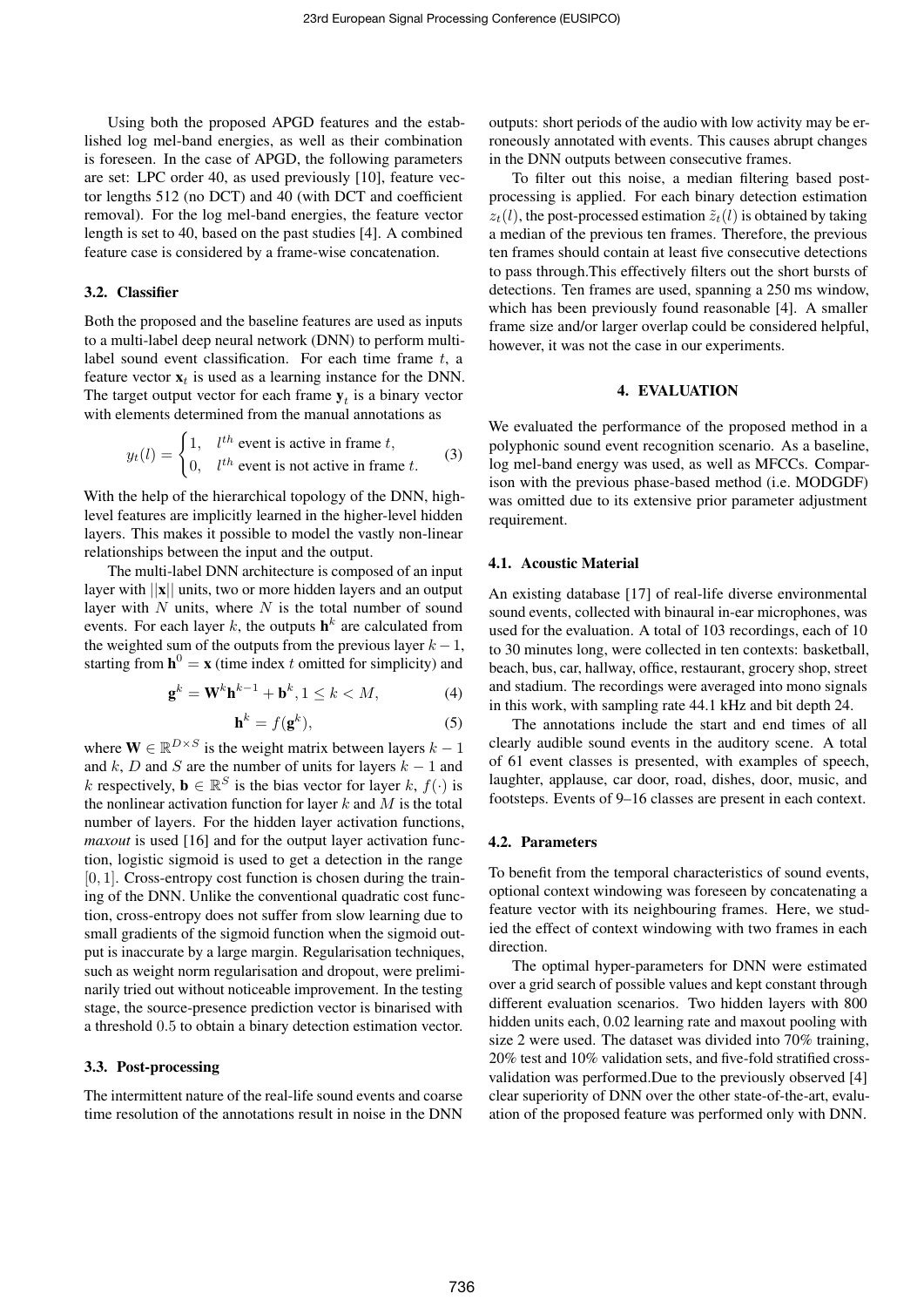|                                               |  | <b>Table 1.</b> The results of the evaluation of the effect of LPC |
|-----------------------------------------------|--|--------------------------------------------------------------------|
| order on the performance of the APGD feature. |  |                                                                    |

| LPC order                                        | $\blacksquare$ 10 | $\overline{15}$ | 20 | $\overline{30}$ | 40 | 50 | 60 |
|--------------------------------------------------|-------------------|-----------------|----|-----------------|----|----|----|
| $F_1$ score 56.4 57.9 58.6 59.0 59.7 59.1 59.0   |                   |                 |    |                 |    |    |    |
|                                                  |                   |                 |    |                 |    |    |    |
| <b>Table 2.</b> Feature-wise evaluation results. |                   |                 |    |                 |    |    |    |

| <b>Features</b>              | $F_1$ score |        |  |
|------------------------------|-------------|--------|--|
| <b>MFCCs</b>                 | 51.1        |        |  |
| log mel-band energy          | 58.6        |        |  |
|                              | with DCT    | no DCT |  |
| APGD                         | 59.6        | 61.3   |  |
| $APGD + log$ mel-band energy | 62.4        | 62.9   |  |

## 4.3. Evaluation Procedure

Block-wise  $F_1$  score was used as the multi-label evaluation metric. It is calculated inside non-overlapping one-second blocks in the following manner. If an event is detected in one of the instances inside a block and is also present in the same block of the annotated data, that event is regarded as correctly detected. If it is *not* detected in any of the instances inside a block but is present in the same block of the annotated data, that event is regarded as missed. If it is detected in one of the instances inside a block but is *not* present in the same block of the annotated data, that event is regarded as false alarm.

For each one-second block, the numbers of correct, missed and false-alarm events are accumulated. Precision and recall are block-wise calculated and combined as their harmonic mean, the  $F_1$  score.

### 4.4. Results

The value of LPC order in APGD calculation was set to 40 based on previous studies. To confirm its validity, a brief parameter search was performed. The results (Table 1) show that the value 40 is, indeed, a sound choice for the given problem, while a small variation of this parameter does not drastically deteriorate the performance.

Thereupon, the feature-wise evaluation was performed.The overall  $F_1$  scores of the features, as well as their combination, without context windowing, are presented in Table 2. The proposed APGD feature demonstrates a moderate  $F_1$  score improvement of 2.7 percentage points, and the combined features introduce further improvement of a total 4.3 percentage points over the baseline log mel-band energy features.

Compared to performing DCT on APGD features and discarding zeroth and higher  $(> 40)$  coefficients, seen in the previous works, an improvement of the performance was observed with the proposed "no DCT" method. The performance decrease with DCT is more visible when DCT is applied on

|  | Table 3. F1 scores for different polyphony levels and MFCC, |  |
|--|-------------------------------------------------------------|--|
|  | log mel-band energy and APGD features with DCT.             |  |

| Polyphony | <b>MFCC</b> |      |      | $log$ mel $APGD$ $APGD$ + $log$ mel |
|-----------|-------------|------|------|-------------------------------------|
|           | 51.9        | 60.5 | 63.2 | 65.5                                |
|           | 47.4        | 57.9 | 59.8 | 62.0                                |
| 3         | 48.4        | 59.0 | 60.8 | 63.1                                |

log mel-band energies, which corresponds to MFCC features. Neural networks, indeed, do not require decorrelation of the features, and dimensionality reduction is not needed due to the sufficient amount of training data. To our knowledge, computing APGD without DCT has not been performed before, and the successfulness of this approach given the favourable aforementioned conditions is considered novel.

Context windowing, not applicable to large feature vectors (APGD yields vectors of length 512), is omitted from the results in Table 2 for the sake of comparability. In the case of smaller feature vectors, however, context windowing introduced  $F_1$  score gains of 1.0 (APGD with DCT), 2.2 (log mel-band energy) and 0.7 (combination) percentage points.

A further investigation is possible considering class-wise performance. Particularly, the proposed methodology introduced most noticeable improvement  $(F_1 \text{ score gains within the})$ range 9–31 percentage points) with the classes: dish washer, motor noise, pressure release noise, refrigerator, road, wheel noise. The noticeable degradation of roughly nine percentage points was observed with classes "tick tock noise" and "keyboard". A possible explanation for such selectivity can be sought for by examining the physics of production of these sounds, however, within the given highly complex polyphonic evaluation scenario, such investigation appears hardly feasible.

The performance of the features on varying polyphony levels is presented in Table 3. The recordings have polyphony levels as high as nine, however, the amount of data for higher polyphony levels is not reliably high, therefore the first three polyphony level results are presented. The accuracy decreases expectedly with increasing polyphony, but the performance drop is not huge. This is a promising sign to use DNN classifiers with APGD or log mel-band energy features on polyphonic environmental sound event detection.

## 5. CONCLUSIONS

A phase-based APGD feature has been proposed for environmental sound event recognition. A DNN-based classifier incorporating the feature has been implemented and evaluated on a diverse realistic dataset of polyphonic sound events. The evaluation has demonstrated the improvement of the classifier's performance with the proposed feature over the baseline log mel-band energy features. By combining both features, a further  $F_1$  score improvement has been observed.